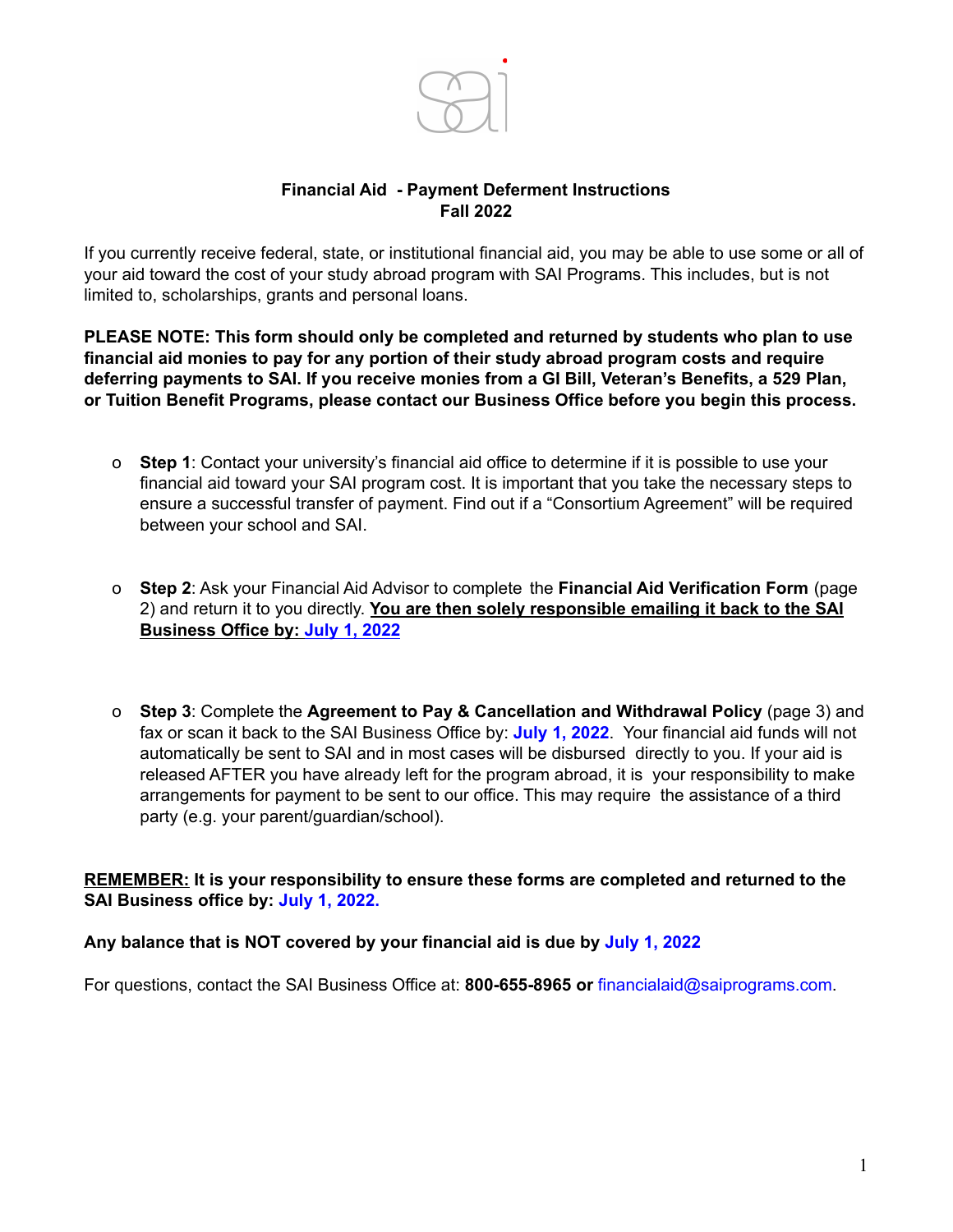

1. Please list the total amount(s) of financial aid awards that the student has accepted below:

| <b>Type</b><br>(e.g. Stafford loan) | <b>Amount</b><br>(e.g. \$5,000) | <b>Anticipated Disbursement Date &amp; Amount</b><br>(e.g. Jan 15 / \$2,500 March 15 / \$2,500)                                                                          |
|-------------------------------------|---------------------------------|--------------------------------------------------------------------------------------------------------------------------------------------------------------------------|
| <b>SUBTOTAL:</b>                    |                                 |                                                                                                                                                                          |
| $\mathcal{P}$                       |                                 | The dollar amount that the home university will be<br>deducting from the <b>SUBTOTAL</b> (including any and all<br>tuition fee balances and study abroad fees assessed). |
| 3.                                  |                                 | The dollar amount that remains for the student to pay<br>his/her SAI balance. NOTE: Not all students will have<br>funds remaining.                                       |

4. Has the student completed all necessary financial aid documents and accepted financial aid listed above?: ( ) Yes ( ) No

5.To whom will funds be disbursed: ( ) SAI Programs ( ) Student ( ) Parent/Other

# TO BE FILLED OUT BY THE STUDENT

I c that my financial aid advisor has this form. I cthat I have not any dollar amounts or disbursement dates on my own.

| Home University: New York 2014 19:00:00 19:00:00 19:00:00 19:00:00 19:00:00 19:00:00 19:00:00 19:00:00 19:00:0 |                                                                                                               |  |  |  |
|----------------------------------------------------------------------------------------------------------------|---------------------------------------------------------------------------------------------------------------|--|--|--|
| Phone: <u>_____________________________</u>                                                                    | Email: 2008. [2010] [2010] [2010] [2010] [2010] [2010] [2010] [2010] [2010] [2010] [2010] [2010] [2010] [2010 |  |  |  |

the completed to: financialaid@saiprograms.com. For questions, contact the SAI Business Office at: 800-655-8965.